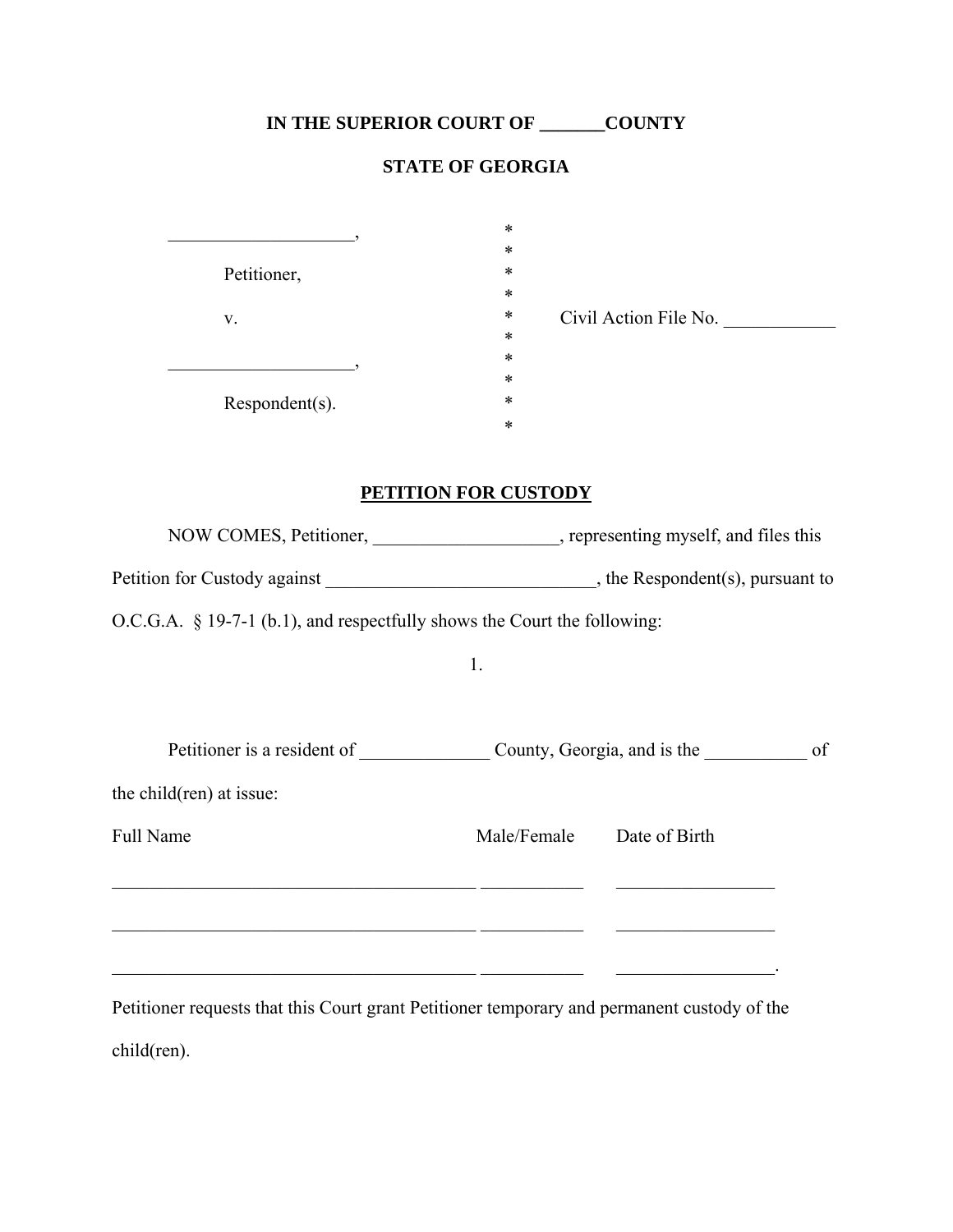Respondent, https://www.float.com/en/child(ren), is a statement of the above minor child(ren), is a resident of County, Georgia and is subject to the jurisdiction of this Court and may be served via personal service with a copy of this Petition and summons at the following address:

 $\mathcal{L}_\text{max}$  and  $\mathcal{L}_\text{max}$  and  $\mathcal{L}_\text{max}$  and  $\mathcal{L}_\text{max}$  and  $\mathcal{L}_\text{max}$  and  $\mathcal{L}_\text{max}$ 

# 3. The minor child(ren) currently resides at \_\_\_\_\_\_\_\_\_\_\_\_\_\_\_\_\_\_\_\_\_\_\_\_\_\_\_\_\_\_\_\_\_\_\_\_\_\_\_ with  $\blacksquare$  During the past five (5) years, the minor

child(ren) resided at \_\_\_\_\_\_\_\_\_\_\_\_\_\_\_\_\_\_\_\_\_\_\_\_\_\_\_\_\_\_\_\_\_\_\_\_\_\_\_\_\_\_\_\_\_\_\_\_\_\_\_\_\_\_\_\_\_\_\_\_\_

with  $\Box$ 

#### 4.

□ Respondent, \_\_\_\_\_\_\_\_\_\_\_\_\_\_\_\_\_\_\_\_\_\_\_\_\_\_\_\_, the father of the above minor child(ren), is a resident of County, Georgia and is subject to the jurisdiction of this Court and may be served via personal service with a copy of this Petition and summons at the following address: \_\_\_\_\_\_\_\_\_\_\_\_\_\_\_\_\_\_\_\_\_\_\_\_\_\_\_\_\_\_\_\_\_\_\_\_\_\_\_\_\_\_\_\_\_\_\_\_\_\_\_\_\_\_\_\_.

 $\Box$  The child(ren)'s biological father is/is not listed on the child(ren)'s birth certificate and has/has not legitimated the minor child(ren), has/has not had a relationship with the minor child(ren), and has/has not ever provided financial support to the minor child(ren). Furthermore, the whereabouts of the biological father are unknown.

 $\Box$  Petitioner will provide a courtesy of this Petition for Custody to the biological father of the child(ren) at the following address: \_\_\_\_\_\_\_\_\_\_\_\_\_\_\_\_\_\_\_\_\_\_\_\_\_\_\_\_\_\_

 $\mathcal{L}_\text{max}$  and  $\mathcal{L}_\text{max}$  and  $\mathcal{L}_\text{max}$  and  $\mathcal{L}_\text{max}$  and  $\mathcal{L}_\text{max}$  and  $\mathcal{L}_\text{max}$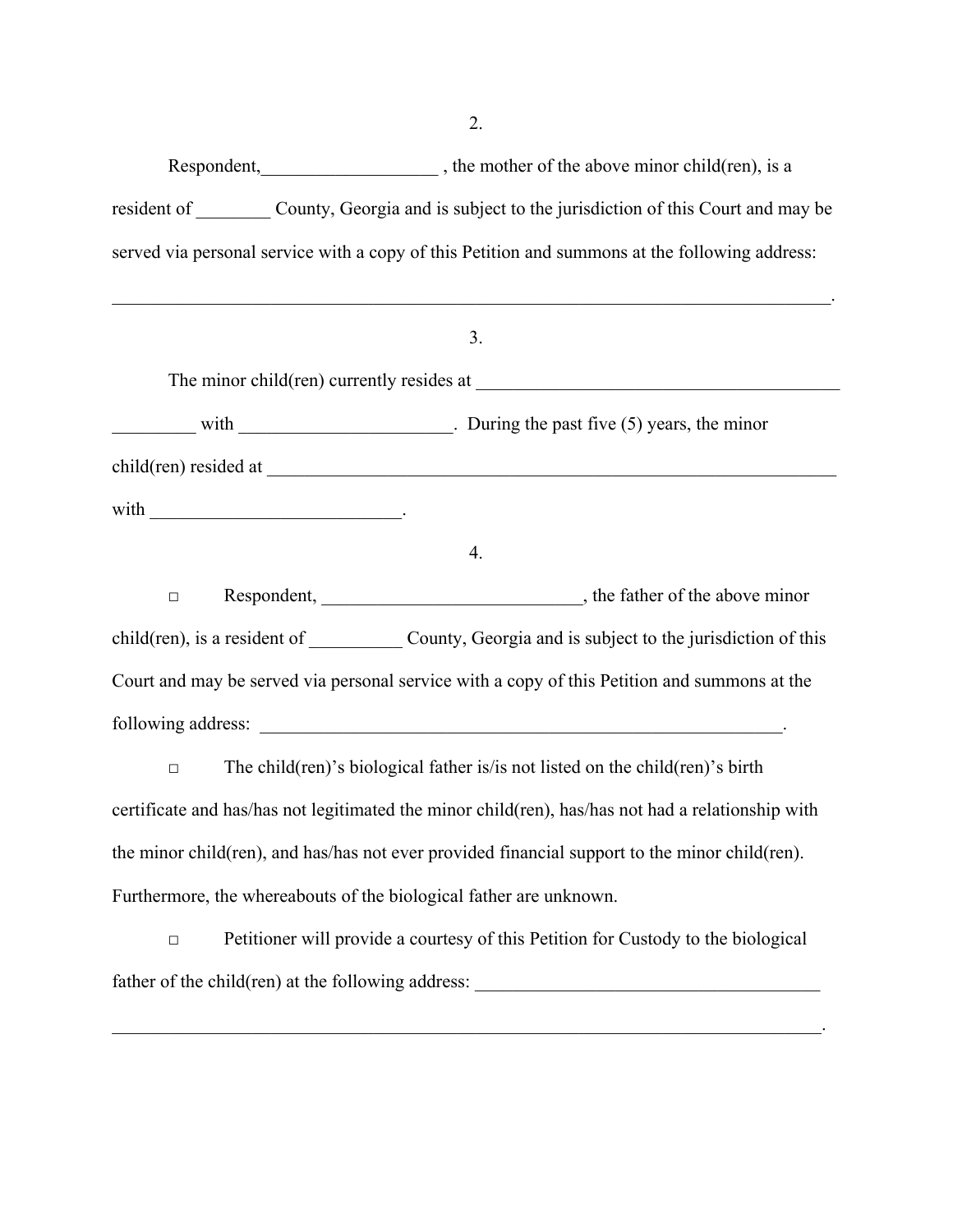□ Petitioner has not participated as a party, or witness, or in any capacity in any other litigation concerning the custody of the minor child(ren) in this or any other state. Petitioner does not know of any custody proceeding concerning the minor child(ren) which may be pending in a court in this or any other state.

| County: | County:                |
|---------|------------------------|
| State:  | State: $\qquad \qquad$ |
| Court:  |                        |
|         | Type of Action:        |
|         |                        |
| Status: | Status:                |

6.

 $\Box$  Petitioner knows of no individuals other than the parties to this action who have any claim of custody or visitation rights concerning the above child(ren). The minor child(ren) is/are in the custody and control of the Petitioner who is entitled to retain permanent custody.

□ The following persons who are not a party to this proceeding have custody or visitation rights with the minor child(ren):

Full Name Claim

 $\mathcal{L}_\text{max} = \frac{1}{2} \sum_{i=1}^n \mathcal{L}_\text{max}(\mathbf{x}_i - \mathbf{y}_i)$ 

 $\_$  , and the set of the set of the set of the set of the set of the set of the set of the set of the set of the set of the set of the set of the set of the set of the set of the set of the set of the set of the set of th

 $\_$  , and the set of the set of the set of the set of the set of the set of the set of the set of the set of the set of the set of the set of the set of the set of the set of the set of the set of the set of the set of th

5.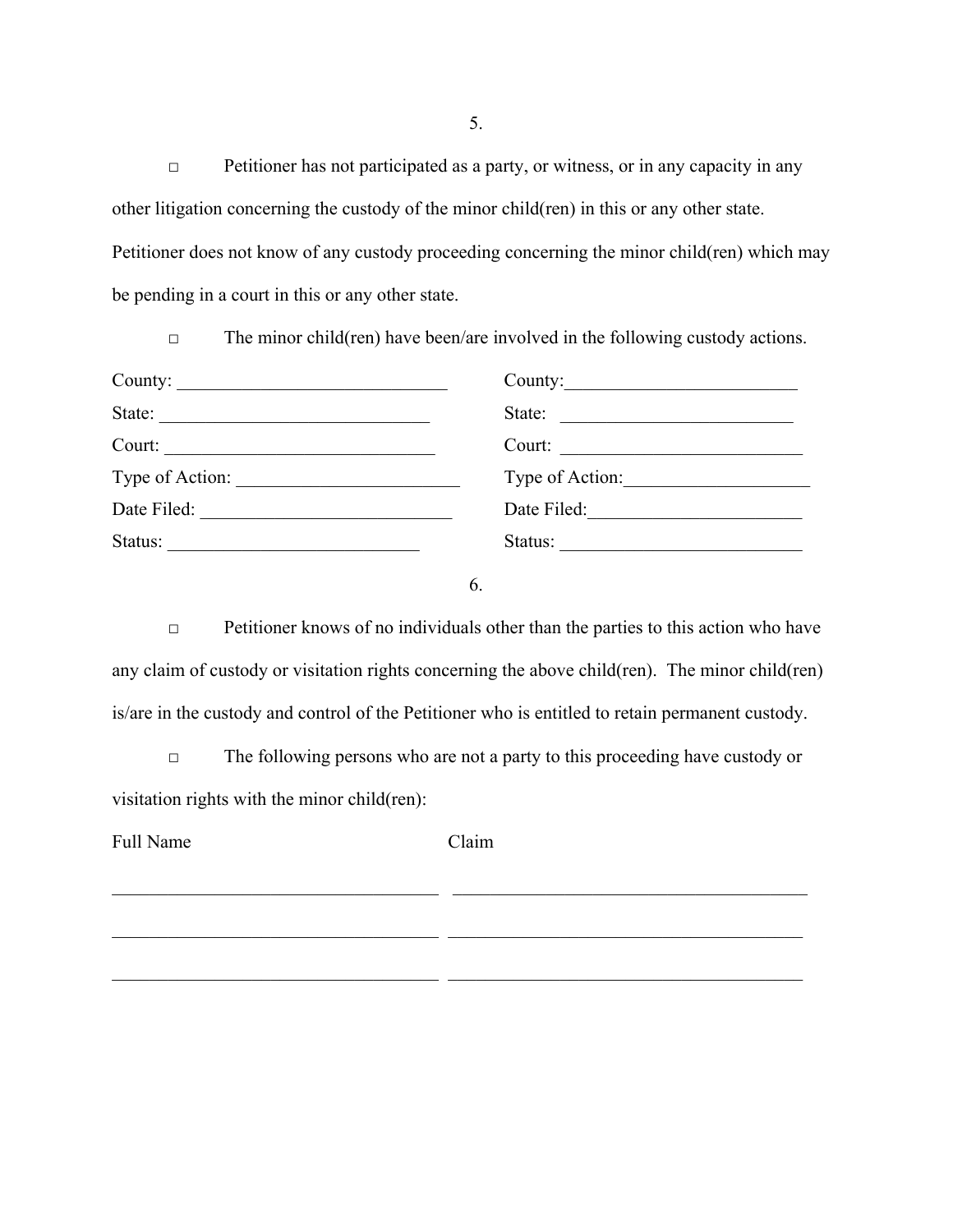The minor child(ren) lived with and was/were supported by Petitioner from

| until                                                                                           | . Custody of the minor |
|-------------------------------------------------------------------------------------------------|------------------------|
| child(ren) with Respondent(s) would be harmful to the minor child(ren), resulting in either     |                        |
| physical harm or significant, long-term emotional harm. Respondent(s) is/are unable to care for |                        |
| the minor child(ren) because                                                                    |                        |
|                                                                                                 |                        |

8.

 $\mathcal{L}_\mathcal{L} = \{ \mathcal{L}_\mathcal{L} = \{ \mathcal{L}_\mathcal{L} = \{ \mathcal{L}_\mathcal{L} = \{ \mathcal{L}_\mathcal{L} = \{ \mathcal{L}_\mathcal{L} = \{ \mathcal{L}_\mathcal{L} = \{ \mathcal{L}_\mathcal{L} = \{ \mathcal{L}_\mathcal{L} = \{ \mathcal{L}_\mathcal{L} = \{ \mathcal{L}_\mathcal{L} = \{ \mathcal{L}_\mathcal{L} = \{ \mathcal{L}_\mathcal{L} = \{ \mathcal{L}_\mathcal{L} = \{ \mathcal{L}_\mathcal{$ 

 $\mathcal{L}_\text{max}$  and  $\mathcal{L}_\text{max}$  and  $\mathcal{L}_\text{max}$  and  $\mathcal{L}_\text{max}$  and  $\mathcal{L}_\text{max}$  and  $\mathcal{L}_\text{max}$ 

 Petitioner requests that the issue of child support be considered and decided by this Court.

### 9.

Due to Petitioner's day-to-day relationship with the minor child(ren) since

\_\_\_\_\_\_\_\_\_\_\_\_\_\_\_, the minor child(ren) has/have developed a strong emotional bond with Petitioner. The award of temporary and permanent physical and legal custody of the minor child(ren) to Petitioner is for the best interest of the child(ren) and will best promote her/his/their welfare and happiness. Petitioner is a fit and capable person and is otherwise qualified to have custody of the minor child(ren).

10.

 $\_$  , and the contribution of the contribution of the contribution of the contribution of  $\mathcal{L}_\text{max}$ 

 $\_$  , and the contribution of the contribution of the contribution of the contribution of  $\mathcal{L}_\text{max}$ 

Petitioner requests an emergency hearing because: \_\_\_\_\_\_\_\_\_\_\_\_\_\_\_\_\_\_\_\_\_\_\_\_\_\_\_\_\_\_